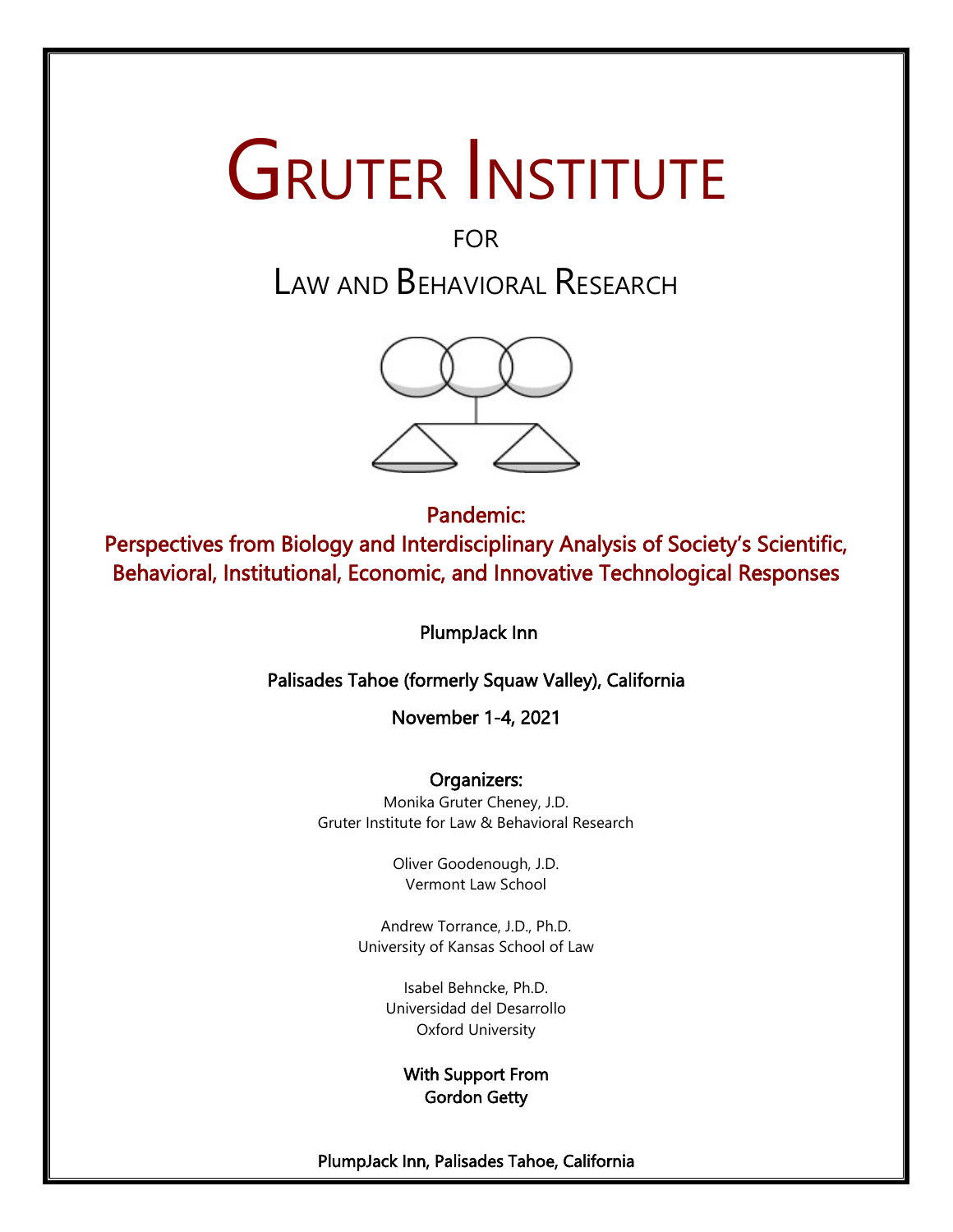# Arrival Day (Monday, November 1st)

**6:30pm** Reception and Dinner

Day 1 (Tuesday, November 2nd)

- **7:30-9:00 Breakfast Available in the Conference Room**
- **9:00-9:30 Welcome & Introductions**
- **9:30-12:00 Session I: Parasites - See What They Can Do! Perspectives from Evolutionary Biologists, Virologists, Infectious Disease**

#### **Morning Chair: Monika Cheney**

**Speakers: Penny Riggs, Alison Farrell (via Zoom), Pete Richerson, Carl Bergstrom (via Zoom)**

#### **Sample Topics:**

- Evolution and Parasites
- Persistent Parasites
- Insights re: SARS-CoV-2
- Infectious Disease and the Immune Response in Humans
- Understanding a Novel Virus Science as a Dynamic System
- Historical Analysis from Past Pandemics

\*Breaks taken as needed

#### **12:00-1:00 Lunch**

**1:00-3:30 Session II: Human Behavior in a Pandemic: Analysis of Cooperation, Altruism, Trust/Distrust, Effects of Isolation**

#### **Afternoon Chair: Andrew Torrance**

# **Speakers: Bill Casebeer, Kate Talbot, Isabel Behncke, Jenny Allen, Cameron Martel, Jevin West, Claire Hill**

#### **Sample Topics:**

- Cooperation: How Durable is it? Factors that Increase or Decrease Cooperation During a Pandemic
- Altruism: How Durable ? Factors that Increase or Decrease Altruism During a Pandemic
- Trust: Trust in Science, in Governance, in Others, and Effects on Behavior, including relevance to Masking, Social Distancing, Vaccines etc.
- History in Other Pandemics
- Isolation in Humans Short and Long Term Effects
- Implications of Pandemic in Mental Health (Fear of Illness, Effects of Isolation, Economic Disruption etc)
- Immunity Dearth as Potential Outcome from Prolonged Isolation, Especially in Young Children
- Implications for Families
- Implications for Education
- Implications for Work (Offsite/at Home etc)
- Implications for Cities
- \*Breaks taken as needed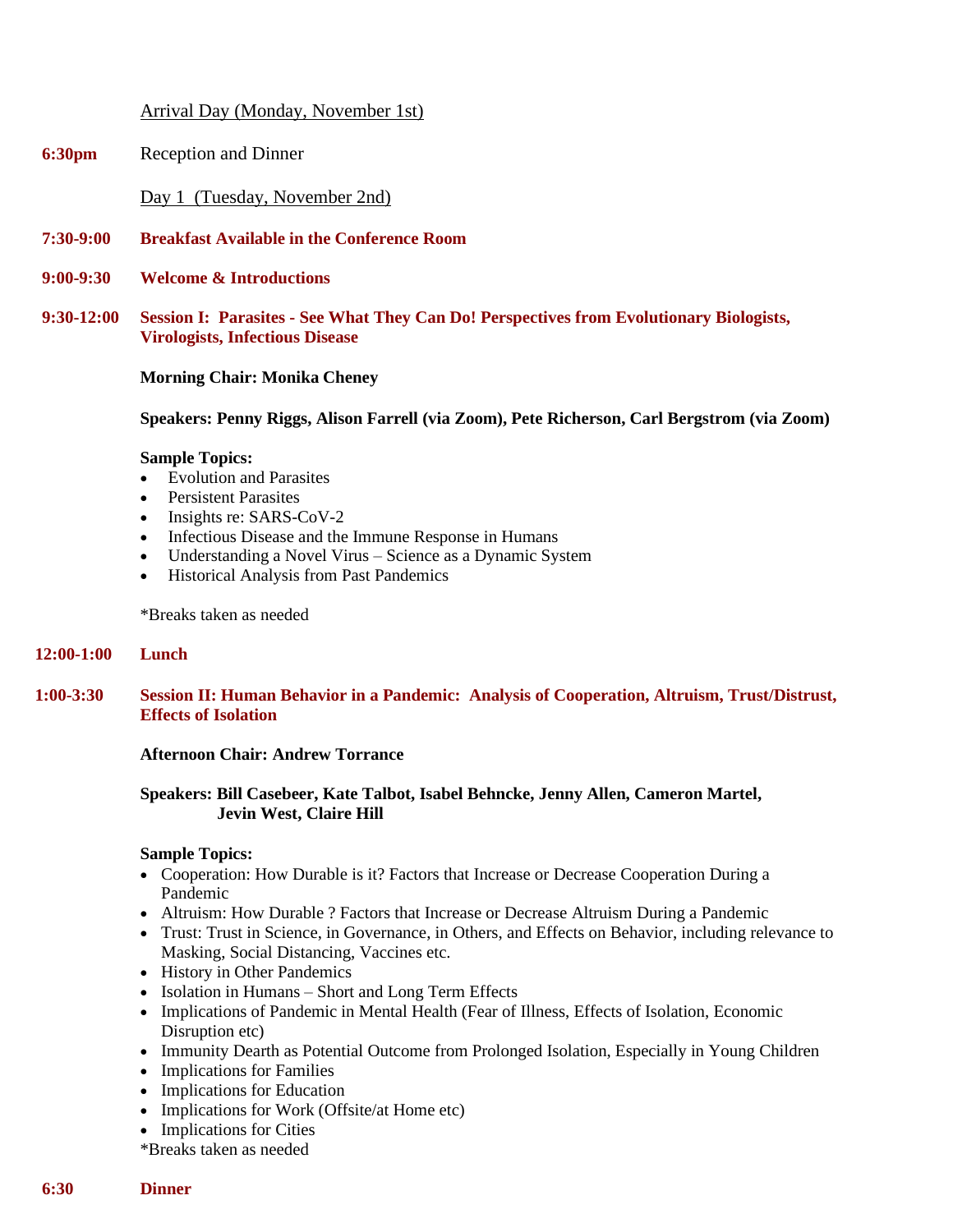# Day 2 (Wednesday, November 3rd)

# **7:30-9:00 Breakfast Available in Conference Room**

#### **9:00 -12:00 Session III: Legal and Institutional Response to a Pandemic**

#### **Morning Chair: Isabel Behncke**

# **Speakers: Susan Dudley, Pam Dixon (via Zoom), Andrew Morriss, Oliver Goodenough, Peter Winn, Andrew Torrance, Alison Clarkson (via Zoom), Amedeo Santosuosso (via Zoom)**

#### **Sample Topics:**

- What is the Proper Model for Risk Regulation? Precautionary Principal? Flatten Curve? Zero Risk? Focused/Targeted Protection for High Risk Groups? How to Incorporate all Costs and Benefits in Decision Making?
- Law of Emergencies: Regulating Physical Freedom, Closing Schools and Businesses, Masks, Vaccine Mandates
- Going Virtual and Future Implications (Zoom School, Virtual Work, Docusign, Zoom Court etc)
- Sharing Intellectual Property and Know How for Innovation in a Pandemic
- Federal vs. State vs. Local Control: Calibrating Regulatory Reach in a World that is Both Geographically Interconnected and also Highly Localized

\*Breaks taken as needed

# **12:00-1:00 Lunch**

# **1:00-2:30 Session IV: Economic Response**

#### **Chair: Oliver Goodenough**

# **Speakers: Kevin McCabe, John Chisholm, Siri Terjesen (via Zoom), Gordon Getty, Brian Mannix**

#### **Sample Topics:**

- Closing an Economy
- Public vs. Private Goods and Who Pays for These?
- Macro Economic Story of All the Stimulus
- Global Comparisons Analysis of Different Economic Policy Responses

\*Breaks taken as needed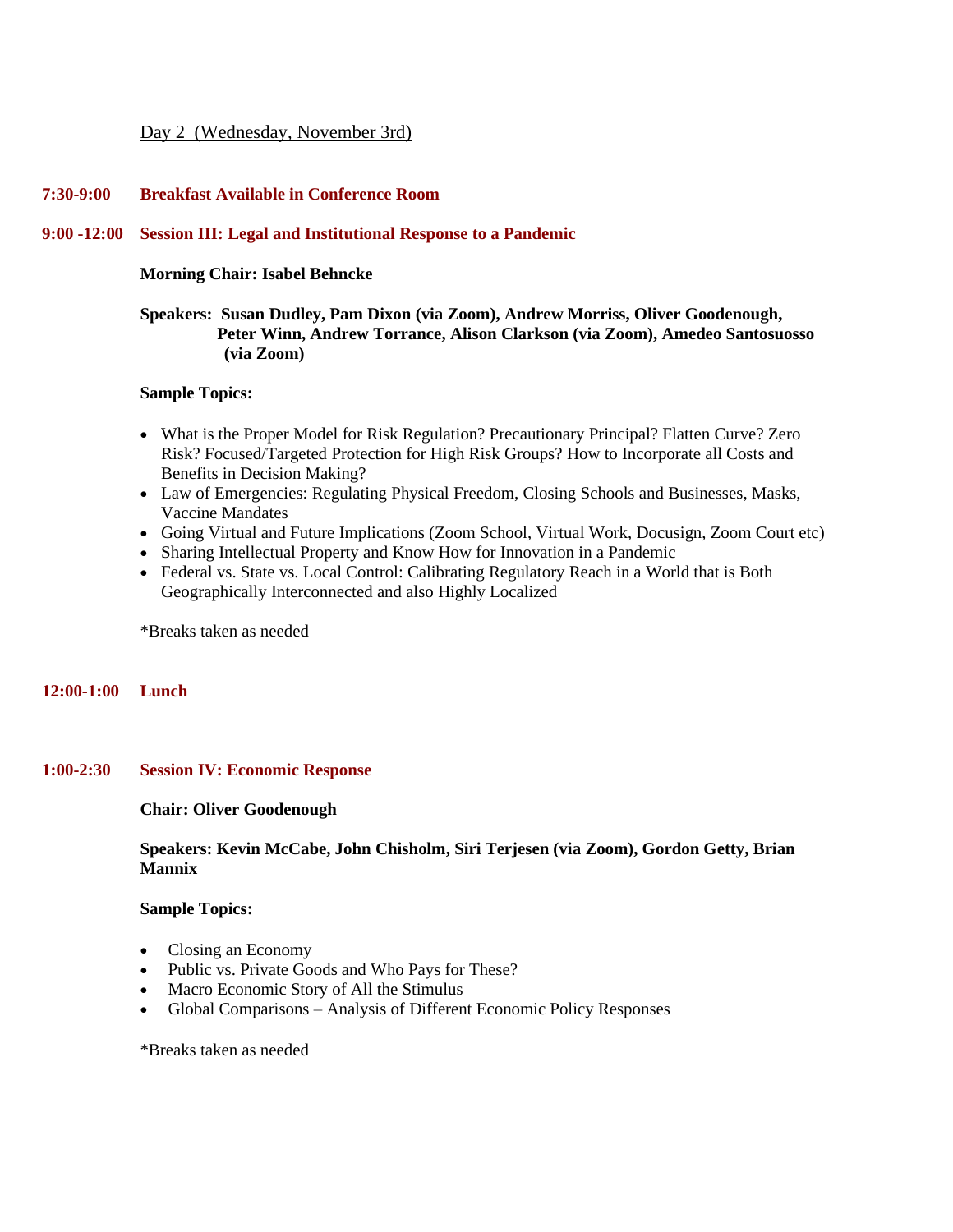# **2:30-4:00 Session V: Innovation in Response to Pandemic: A Silver Lining**

# **Chair: Susan Dudley**

# **Speakers: Andrew Torrance, Megan Ma, Stephen Caines, Fred Dotzler, Susan Salkind**

# **Sample Topics:**

- Example of innovation as disruptor -> humans (via technology) causing "environmental change" back on the pathogen
- Niche construction
- Necessity sure has been the mother of invention
- Extremely high levels of cooperation in community of scientists working on vaccines (compare facts to cooperation analyzing origins)
- What did Project Warp Speed do Right/Wrong? Secret Sauce? Advance pay for manufacturing? Maintaining Competition?

\*Breaks Taken As Needed

**6:30 Dinner**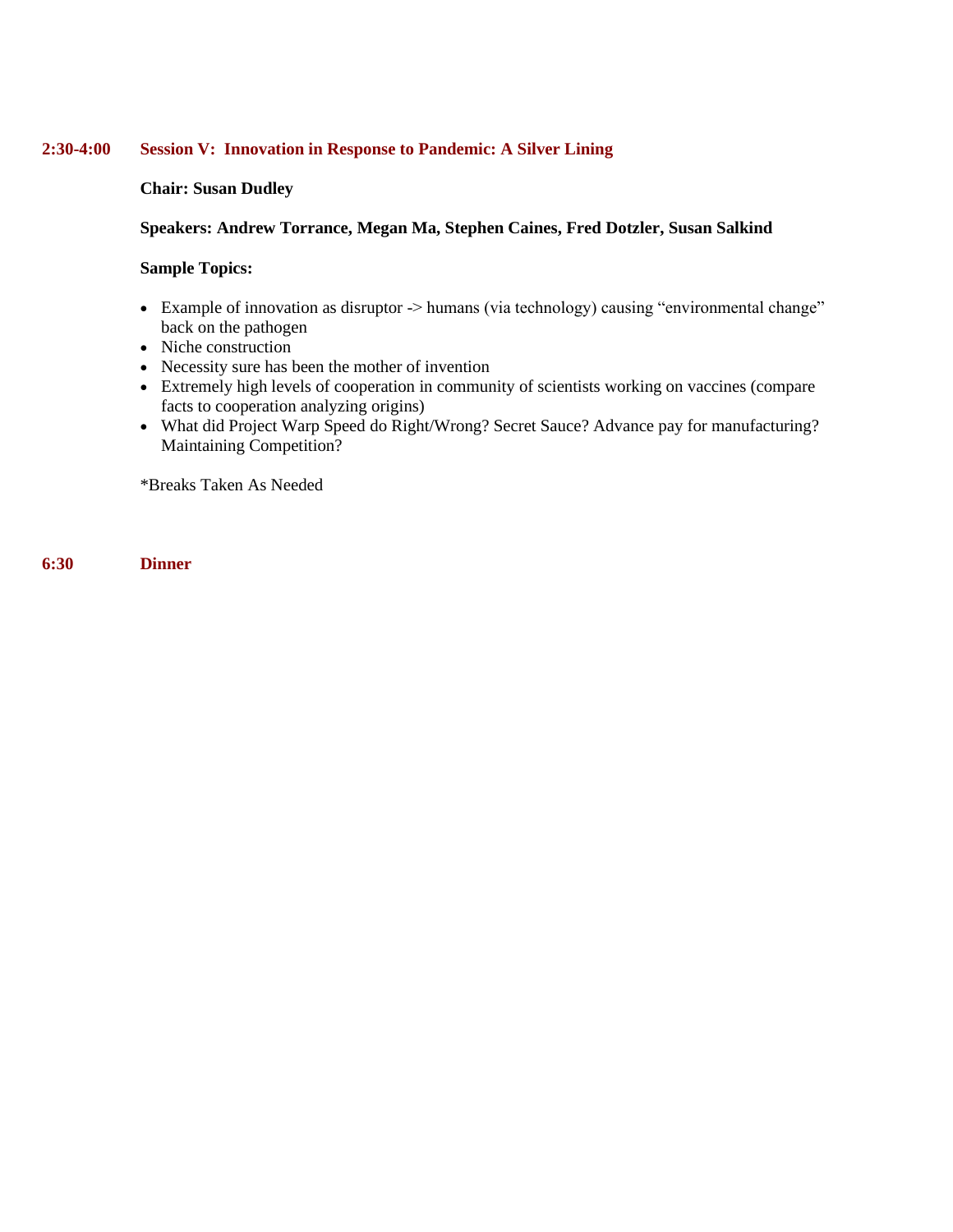# Day 3 (Thursday, November  $4<sup>th</sup>$ )

# **7:30-9:00 Breakfast Available in Conference Room**

# **9:00-11:30 Session VI: Interdisciplinary Roundtable Session: Lessons Learned: Science <-->Public Policy Relationship**

# **Speakers: Monika Cheney, Claire Hill, Isabel Behncke, Bill Casebeer, Susan Dudley**

# **Sample Topics:**

- Best Practices Any Consensus on:
- "Science" of Pandemics:
	- -Science as a Dynamic vs. Static System
	- -Single Discipline vs. Multi-disciplinary
	- -The Role of Modeling and Forecasting
- Scientists as Policy Makers? Policy Makers as Scientists?
- Maintaining Scientific Method
- Raw Data vs, Summaries vs. Paternalism
- Maintaining Public Trust in Science in a Political World, from Pandemics to Environmental Issues
- Risk Models, Decision-Making and Communication
- Mapping Jurisdictional Boundaries on to a Global Phenomenon
- What Constitutes an Emergency When Do They Begin and When Do They End?

# **11:30 Conference Conclusion - Lunch Boxes Available**